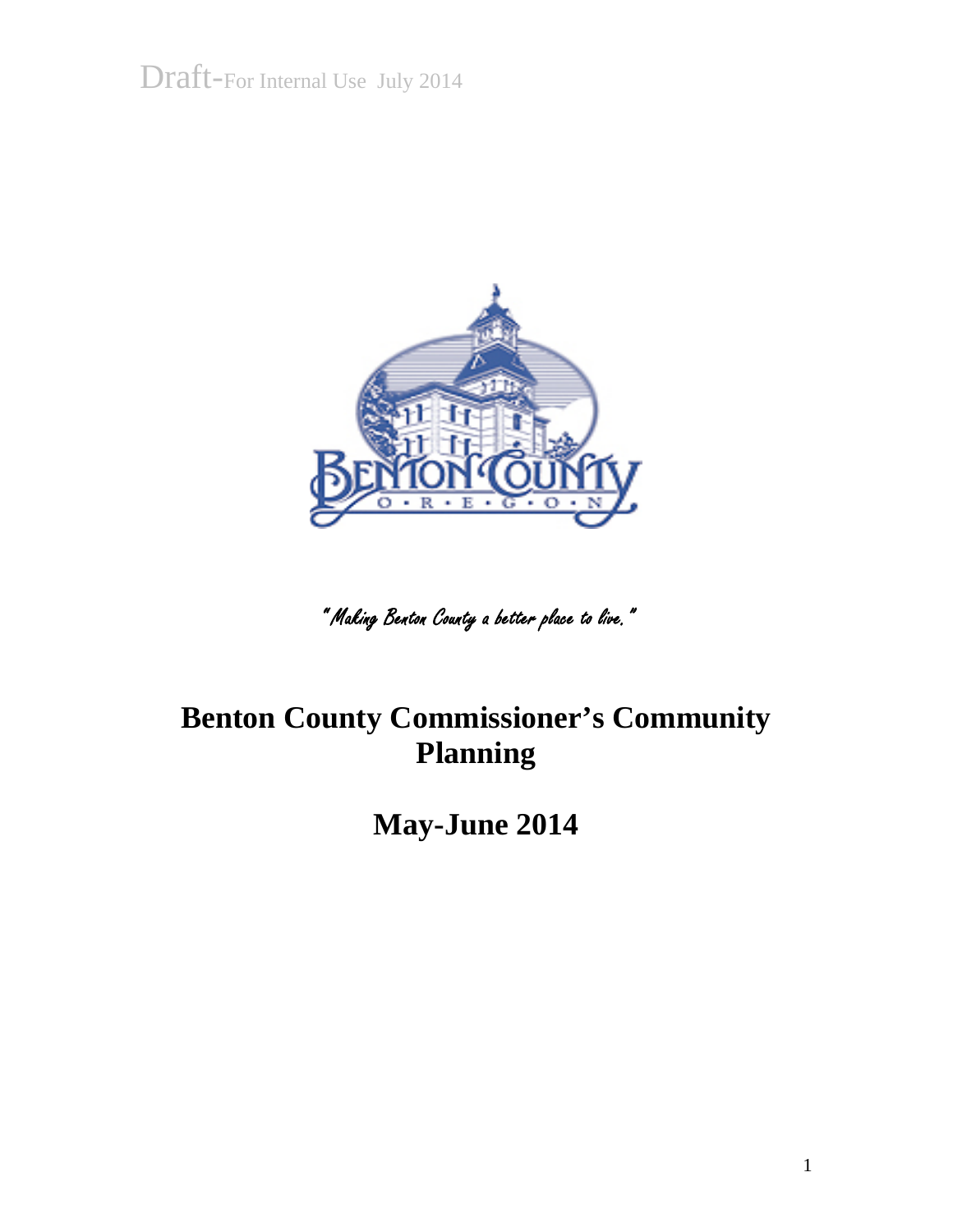#### **Benton, County 2014 Community Involvement in Our Future**

In May and June of 2014 the Benton County Commissioners convened three community meetings to include residents in a process to give input to strategic planning for the County in the next 2-4 years.

#### **Objectives of the Sessions:**

- Include the general public, county advisory committees and county staff in creating Strategic Goals to meet community needs.
- Identify trends and external forces that we may have missed and need to pay attention to.
- Utilize the existing mission and values of Benton County government.
- Utilize our existing Goals and extending them by community action steps.
- Focus on the next 2-4 years.

#### **Agenda for each session**

- Welcome and Introductions
- Review of Benton County Mission, Values and Strategic Goals
- Exploration of Trends and Forces impacting Benton County residents
- Community Discussion of Future for Benton County
- Identify objectives and action for next 2-4 years
- $\blacksquare$  Prioritize objectives and action for next 2 years
- Commissioners identify next steps of process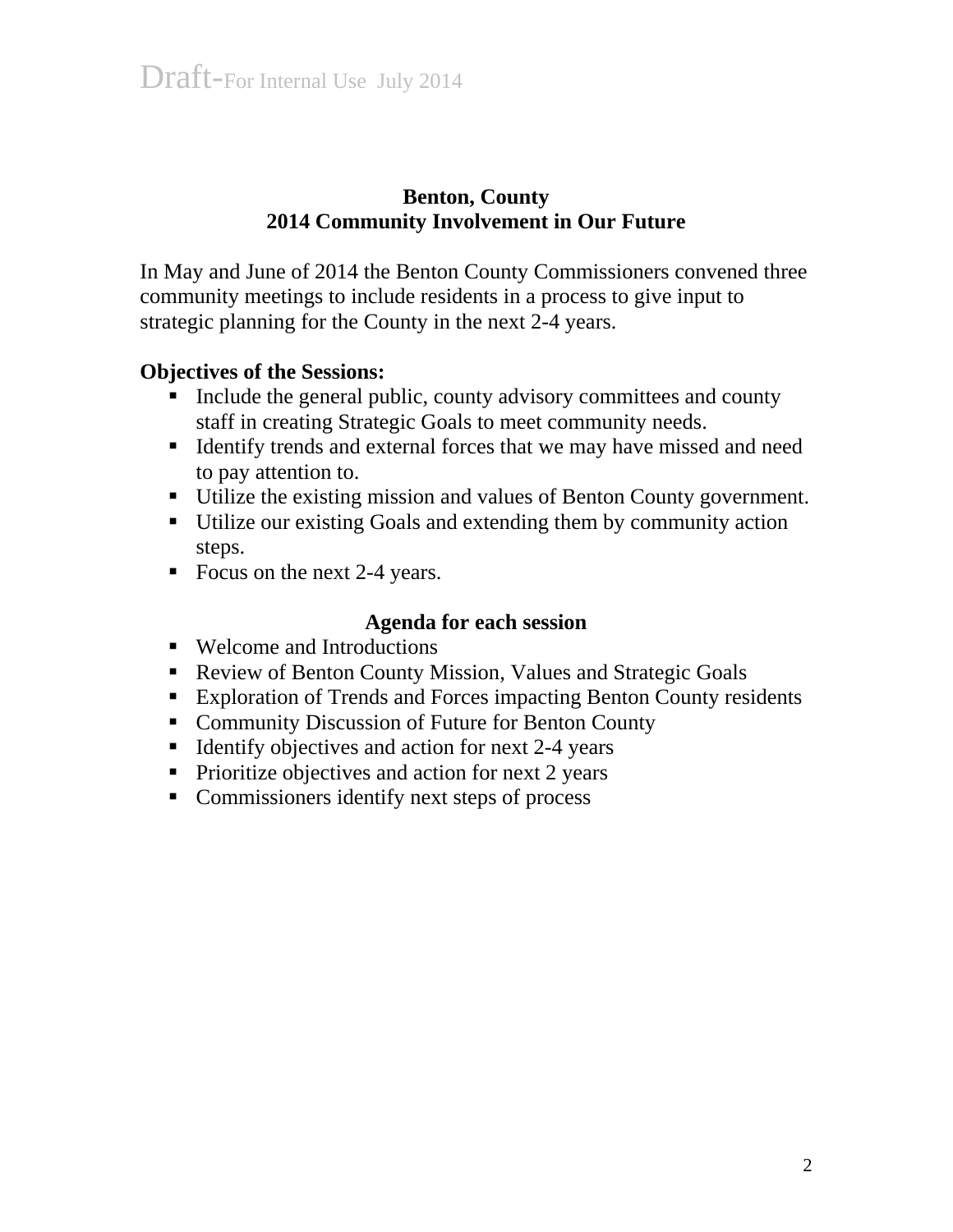#### **Benton County Mission**

Making Benton County a better place to live—promote safe and nurturing environment where families and individuals can thrive and survive.

#### **Benton County Values**

**People** are the source of our strenth and our vitality

Treating each other with **Respect**, care and integrity

**Openness** is necessary to be true to the mission, open to challenge, debate and change

Our county **Community** is a special place with unique assets and relationships among people

**Self-government** where elected and appointed representatives are entrusted with democratic powers and responsibilities to our home rule charter.

#### **Strategic Focus 1995-2013**

- Benton County is a leader, convener and collaborator for a safe, healthy and engaged community.
- Benton County is an effective, proactive and innovative community utilizing available talent.
- Benton County anticipates and responds to the changing needs of the community.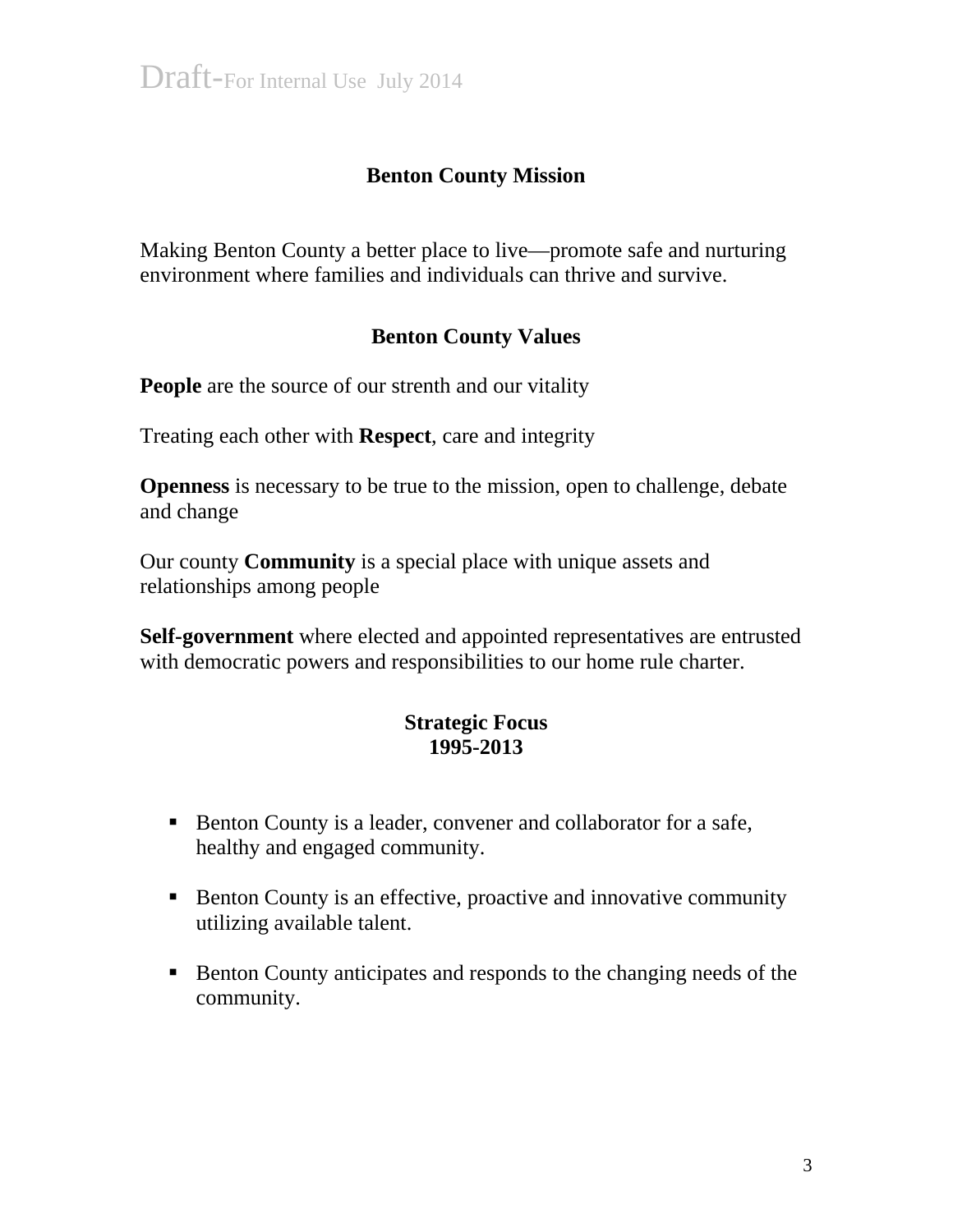### **Trends and Forces Impacting Benton County**

**Trends-**gradual changes over time **Forces-**Major change that demands

| that requires focus                                                                                                                                                                                                                                                                                                                                                                                                                                                                                                                                                                                                                                                                                                                                                                                                                                                                                                                                                                                                                                                                                                                                                                                                                                                                                                                                                                                                                                                                                                                                                                                                                                                                                                                                                                                                                                                                                                                                                             | action/reaction       |                                                                                                                                                                                                                                                                                                                                                                                                                                                                                                                                                                                                                                                                                                                                                                                                                                                                                                                                                                                                                                                                                                                                                                                                                                                                                                                                                                                                                                                                                                                                                                                                                                                                                                                                 |
|---------------------------------------------------------------------------------------------------------------------------------------------------------------------------------------------------------------------------------------------------------------------------------------------------------------------------------------------------------------------------------------------------------------------------------------------------------------------------------------------------------------------------------------------------------------------------------------------------------------------------------------------------------------------------------------------------------------------------------------------------------------------------------------------------------------------------------------------------------------------------------------------------------------------------------------------------------------------------------------------------------------------------------------------------------------------------------------------------------------------------------------------------------------------------------------------------------------------------------------------------------------------------------------------------------------------------------------------------------------------------------------------------------------------------------------------------------------------------------------------------------------------------------------------------------------------------------------------------------------------------------------------------------------------------------------------------------------------------------------------------------------------------------------------------------------------------------------------------------------------------------------------------------------------------------------------------------------------------------|-----------------------|---------------------------------------------------------------------------------------------------------------------------------------------------------------------------------------------------------------------------------------------------------------------------------------------------------------------------------------------------------------------------------------------------------------------------------------------------------------------------------------------------------------------------------------------------------------------------------------------------------------------------------------------------------------------------------------------------------------------------------------------------------------------------------------------------------------------------------------------------------------------------------------------------------------------------------------------------------------------------------------------------------------------------------------------------------------------------------------------------------------------------------------------------------------------------------------------------------------------------------------------------------------------------------------------------------------------------------------------------------------------------------------------------------------------------------------------------------------------------------------------------------------------------------------------------------------------------------------------------------------------------------------------------------------------------------------------------------------------------------|
| <b>Health</b><br>$\bullet$<br>Increased availability of<br>$\bullet$<br>intoxicants, Illegal drugs<br>Mental health resources not<br>$\bullet$<br>adequate for increased needs<br>Aging population<br>$\bullet$<br>Promoting health environment<br>$\bullet$<br>Health care<br>$\bullet$<br>Mental health-teen suicide<br>$\bullet$<br>Oregon Health Plan-funding for<br>$\bullet$<br>self-sufficiency<br>Changing health delivery services<br>$\bullet$<br><b>Development</b><br>$\bullet$<br>Proliferation of cell towers<br>٠<br>Changing population, more<br>$\bullet$<br>retirees, city expansion<br>Preserve land resources and their<br>$\bullet$<br>use<br>Water availability-increased<br>$\bullet$<br>population<br>Housing tracks replacing<br>$\bullet$<br>forest/natural areas<br>Water quality, quantity and cost<br>$\bullet$<br>More walkable, bikeable city and<br>٠<br>county<br>Access for seniors and persons<br>$\bullet$<br>with disabilities in rural Benton<br>County<br>Growth/No growth debates<br>$\bullet$<br>Climate refugees—landslides,<br>$\bullet$<br>forest fires and water demand<br>Loss of rural/ag vision<br>$\bullet$<br>Impacts of Bailey Branch not<br>$\bullet$<br>considered for ag and Monroe<br>Pressure on Natural resource<br>$\bullet$<br>industries<br>Climate change<br>٠<br>Train/path development and<br>$\bullet$<br>increased theft<br>Sustainability trends need long<br>$\bullet$<br>term view<br><b>Transportation</b><br>Increased need for public<br>$\bullet$<br>transportation-regional<br>Dial a bus in North Albany<br>$\bullet$<br>Increased traffic in/out of<br>$\bullet$<br>Corvallis and Albany on HWY 20<br>Hazardous waste moving via rail<br>$\bullet$<br>Road funding-fuel tax revenue<br>$\bullet$<br>decrease—electrical vehicles etc<br>Impact of bike/hike trails on<br>$\bullet$<br>Bailey Branch on farming<br>operations<br>Road maintenance<br><b>Economic</b><br>Trending toward urban culture | Е<br>$G \cdot O$<br>٠ | <b>Health</b><br>$\bullet$<br>Demand and expectations of<br>$\bullet$<br>responding and need for medical<br>needs<br>Mental Hospital (Junction City)<br>$\bullet$<br>requiring increased housing and<br>services for 1,000+ people<br>Health care<br>$\bullet$<br>Food insecurity<br>$\bullet$<br>Teen suicide<br>$\bullet$<br><b>Economic</b><br>$\bullet$<br>Lack of support for new and<br>$\bullet$<br>existing businesses<br>Poverty in rural areas-children<br>$\bullet$<br>and families<br>Revenue decreasing by 3%,<br>$\bullet$<br>expenses increasing by 6%<br>Governmental<br>$\bullet$<br>Responsible use of County funds<br>$\bullet$<br>Social media requires quicker<br>٠<br>response times<br>Increased regionalization without<br>$\bullet$<br>consideration of consequences<br>Lack of representation in South<br>$\bullet$<br>County<br>County is proceeding without<br>$\bullet$<br>consultation with residents<br>impacted<br>Hidden agendas, lobbying by<br>$\bullet$<br>special interests<br>Coordination between county,<br>$\bullet$<br>city and OSU<br>Emergency planning for Cascadia<br>٠<br>event/other emergencies<br><b>Infrastructure</b><br>$\bullet$<br>Build bike path on Bellfountain<br>$\bullet$<br>Rd. funded by selling RR to<br>landowners<br>Power event-extended outages<br>٠<br>Telecommunication failures<br>Development of County land<br>٠<br>without public transit<br>Encourage housing within City<br>$\bullet$<br>discourage housing away from<br>city services<br><b>Environmental</b><br>$\bullet$<br>Local food agriculture and fossil<br>$\bullet$<br>fuel use<br>Population growth at OSU<br>$\bullet$<br>Epidemic watershed destruction<br>Climate change<br>$\bullet$ |
| with less understanding of<br>farming and ranching needs for                                                                                                                                                                                                                                                                                                                                                                                                                                                                                                                                                                                                                                                                                                                                                                                                                                                                                                                                                                                                                                                                                                                                                                                                                                                                                                                                                                                                                                                                                                                                                                                                                                                                                                                                                                                                                                                                                                                    |                       |                                                                                                                                                                                                                                                                                                                                                                                                                                                                                                                                                                                                                                                                                                                                                                                                                                                                                                                                                                                                                                                                                                                                                                                                                                                                                                                                                                                                                                                                                                                                                                                                                                                                                                                                 |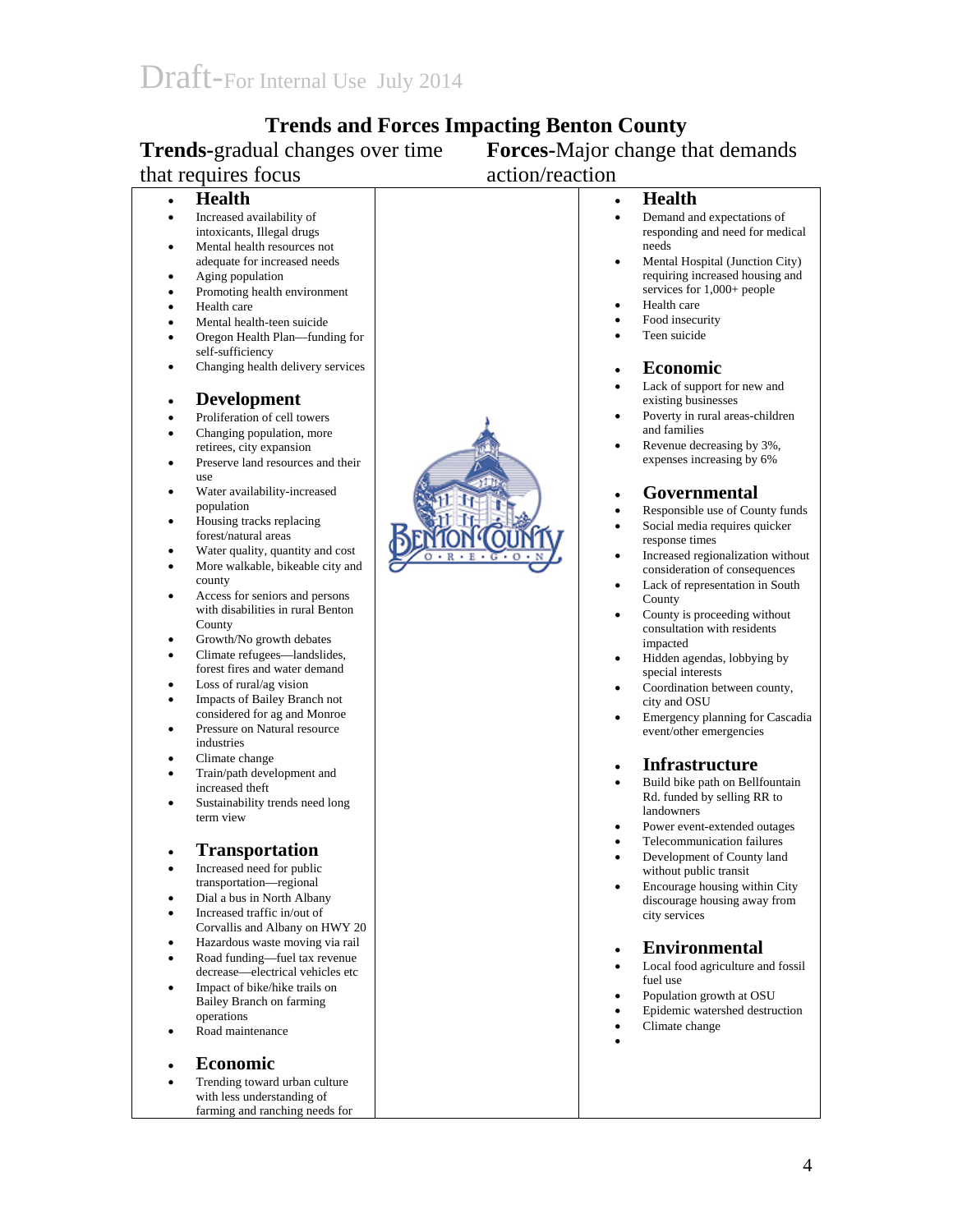# Draft-For Internal Use July 2014

|           | production                         |  |
|-----------|------------------------------------|--|
| ٠         | Traditional revenue resources      |  |
|           |                                    |  |
|           | drying up-need new resources       |  |
| ٠         | Lack of skilled technical workers  |  |
| ٠         | E-commerce-local retail vs.        |  |
|           | online shopping                    |  |
|           |                                    |  |
| ٠         | Economic-natural resources,        |  |
|           | industries (farming, forest, ports |  |
|           | development.)                      |  |
| ٠         | Tax base too small(going to        |  |
|           | Polk/Linn counties)                |  |
|           |                                    |  |
| ٠         | Poverty in rural areas with        |  |
|           | children and families              |  |
| ٠         | State budget structure changes     |  |
| $\bullet$ | Economic diversity                 |  |
|           |                                    |  |
| $\bullet$ | State has been encouraging         |  |
|           | grouping of counties and funding   |  |
|           | by regions                         |  |
| ٠         | Large farms becoming larger and    |  |
|           | very small niche                   |  |
|           |                                    |  |
| $\bullet$ | Maintain a stable financial        |  |
|           | climate                            |  |
|           |                                    |  |
|           |                                    |  |
| $\bullet$ | <b>Public Safety</b>               |  |
| $\bullet$ | Computer crime                     |  |
| ٠         | Jail-Early release for work crews  |  |
|           |                                    |  |
| $\bullet$ | Train/path development and         |  |
|           | increased theft                    |  |
| ٠         | Earthquake retrofit of Courthouse  |  |
| $\bullet$ | Aging and inadequate County        |  |
|           |                                    |  |
|           | facilities-jail and courthouse     |  |
|           |                                    |  |
|           | <b>Demographics</b>                |  |
| ٠         |                                    |  |
| ٠         | <b>Education disparities</b>       |  |
| ٠         | Increased diversity                |  |
|           | Homeless and transient             |  |
| $\bullet$ |                                    |  |
|           | population in Corvallis,           |  |
|           | Philomath and Albany               |  |
| ٠         | Services for low income            |  |
|           | population                         |  |
|           |                                    |  |
| ٠         | Winter shelter for homeless-       |  |
|           | permanent                          |  |
| ٠         | Increased population               |  |
| $\bullet$ | Population changes                 |  |
|           |                                    |  |
| ٠         | Focus on urban v rural             |  |
|           |                                    |  |
|           | <b>Agriculture</b>                 |  |
| ٠         |                                    |  |
|           | Outside forces on farming-         |  |
|           | environmentalists watching over    |  |
|           | our shoulder                       |  |
|           |                                    |  |
| ٠         | Young people want to farm          |  |
| ٠         | Wasted food (on trees)             |  |
| $\bullet$ | Climate change                     |  |
| ٠         | Disregard for rural and farming    |  |
|           |                                    |  |
|           | operations                         |  |
|           |                                    |  |
| $\bullet$ | <b>Public Participation</b>        |  |
|           |                                    |  |
| ٠         | Poor communications from           |  |
|           | Commissioners and residents of     |  |
|           | County                             |  |
|           |                                    |  |
| ٠         | Apathetic public                   |  |
| $\bullet$ | Lack of informed public            |  |
| ٠         | Increase cynicism by citizens      |  |
|           | about government                   |  |
|           |                                    |  |
| ٠         | Increased use of technology        |  |
|           |                                    |  |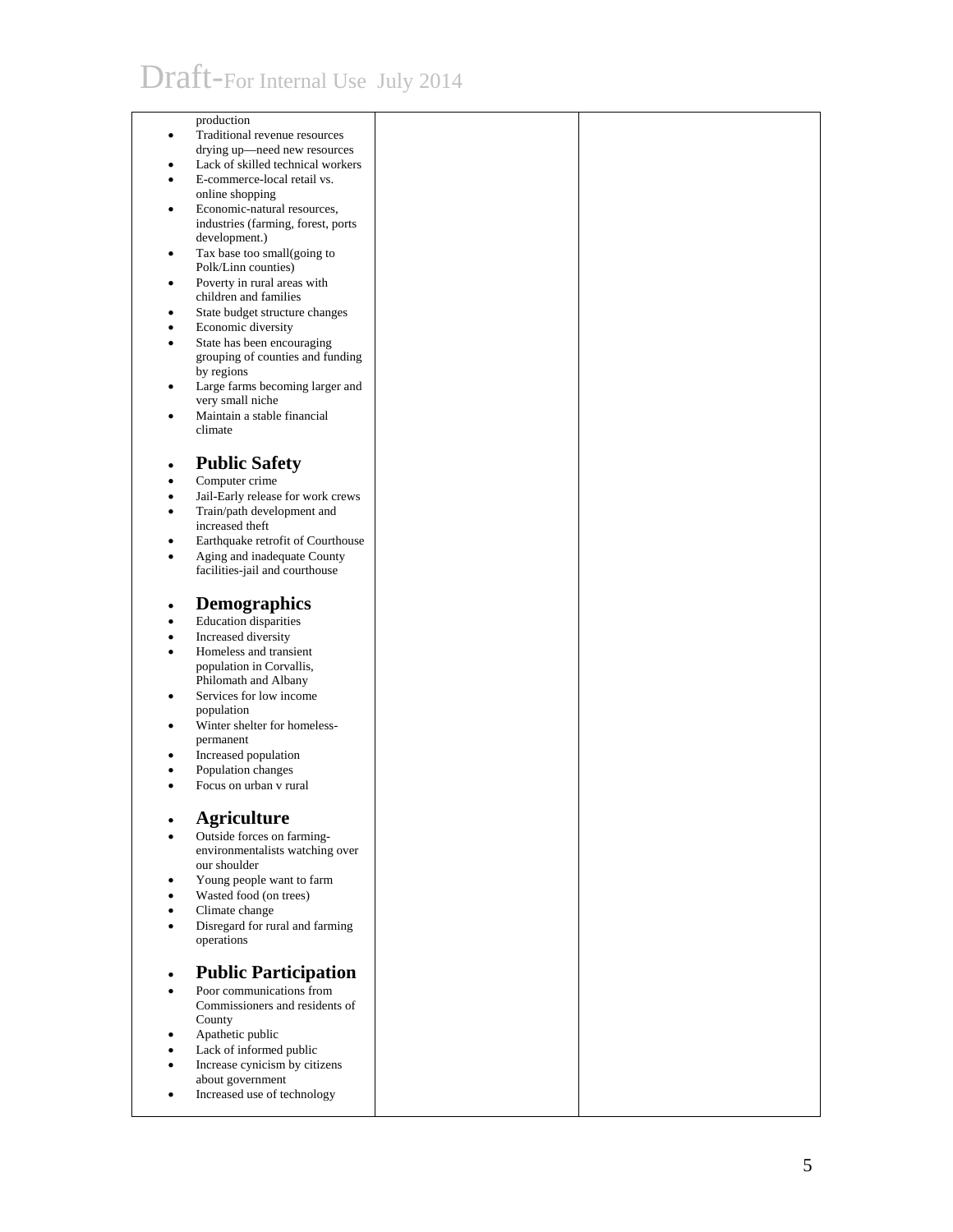| <b>Recreation</b>                 |  |
|-----------------------------------|--|
| Connected open spaces and parks   |  |
| Safe areas for people to bike and |  |
| hike                              |  |

#### **Benton County Strategic Goals and Community Priorities**

| Benton County is a leader,<br>convener and collaborator for a<br>safe healthy and engaged                                                                                                                                                                                                                                                                                                                                                                                                                                                                                                                                                       | Benton County is an effective,<br>proactive and innovative<br>community utilizing available                                                                                                                                                                                                                                                                                                                                                                                                                                                                                                                                                                                | <b>Benton County anticipates and</b><br>responds to the changing needs<br>of the community                                                                                                                                                                                                                                                                                                                                                                                                                                                                      |
|-------------------------------------------------------------------------------------------------------------------------------------------------------------------------------------------------------------------------------------------------------------------------------------------------------------------------------------------------------------------------------------------------------------------------------------------------------------------------------------------------------------------------------------------------------------------------------------------------------------------------------------------------|----------------------------------------------------------------------------------------------------------------------------------------------------------------------------------------------------------------------------------------------------------------------------------------------------------------------------------------------------------------------------------------------------------------------------------------------------------------------------------------------------------------------------------------------------------------------------------------------------------------------------------------------------------------------------|-----------------------------------------------------------------------------------------------------------------------------------------------------------------------------------------------------------------------------------------------------------------------------------------------------------------------------------------------------------------------------------------------------------------------------------------------------------------------------------------------------------------------------------------------------------------|
|                                                                                                                                                                                                                                                                                                                                                                                                                                                                                                                                                                                                                                                 |                                                                                                                                                                                                                                                                                                                                                                                                                                                                                                                                                                                                                                                                            |                                                                                                                                                                                                                                                                                                                                                                                                                                                                                                                                                                 |
| community<br><b>Climate Change</b><br>٠<br>Support alternative<br>п<br>energy/weatherization,<br>solar/wind coops<br>Prepare for climate change<br>٠<br>Collaborate with OSU on<br>٠<br>climate change mitigation<br>and adaptation<br><b>Collaboration</b><br>٠<br>Coordination of services<br>$\blacksquare$<br>within and across counties<br>and organizations<br>Increase collaboration with<br>$\blacksquare$<br>other local governments to<br>provide services<br><b>Community</b><br>٠<br><b>Development</b><br>Reduce traffic in creative<br>$\blacksquare$<br>ways. Smart growth,<br>shopping, housing, etc.<br>Focus on business<br>٠ | talent<br><b>Education To</b><br>$\blacksquare$<br><b>Employment</b><br>Enhance the dialogue between<br>٠<br>County and OSU for<br>employment of graduating<br>students in Benton County<br>Reinstitute the trade school<br>٠<br>concept to provide trained<br>employees for employers<br>Local vocational training-<br>٠<br>focus on Forestry, Agriculture<br>and Construction<br><b>Business Development</b><br>٠<br>Improve/change direction to<br>$\blacksquare$<br>make exciting place to live<br>and start business-focus on<br>agriculture<br>Support the success of small<br>٠<br>farms and woodlands<br>Identify issues and areas<br>٠<br>where we have needs and | <b>Transportation</b><br>٠<br>Develop sustainable funding<br>٠<br>mechanism for roads, streets<br>and bridges<br>Increase advocacy for<br>٠<br>Federal funds to improve<br>Highway 20<br>Develop a comprehensive<br>٠<br>"transportation corridor"<br>plan that is region wide with<br>all vested<br>partners(Philomath-<br>Corvallis-Albany)<br>Community<br>٠<br>interconnectivity of trains<br>w/sharing of resources of<br>county and state<br>Change entrance to Muddy<br>٠<br>Creek School<br><b>Public Facilities</b><br>٠<br>Build a new jail<br>٠<br>٠ |
| development in small towns<br>Rail road right of way(Bailey<br>٠<br>Branch) back to land owners                                                                                                                                                                                                                                                                                                                                                                                                                                                                                                                                                 | promote private business and<br>non-profit start ups to address<br>these needs.                                                                                                                                                                                                                                                                                                                                                                                                                                                                                                                                                                                            | New facility for County<br>Health Dept.<br>Change ORS 1.185 allow<br>٠                                                                                                                                                                                                                                                                                                                                                                                                                                                                                          |